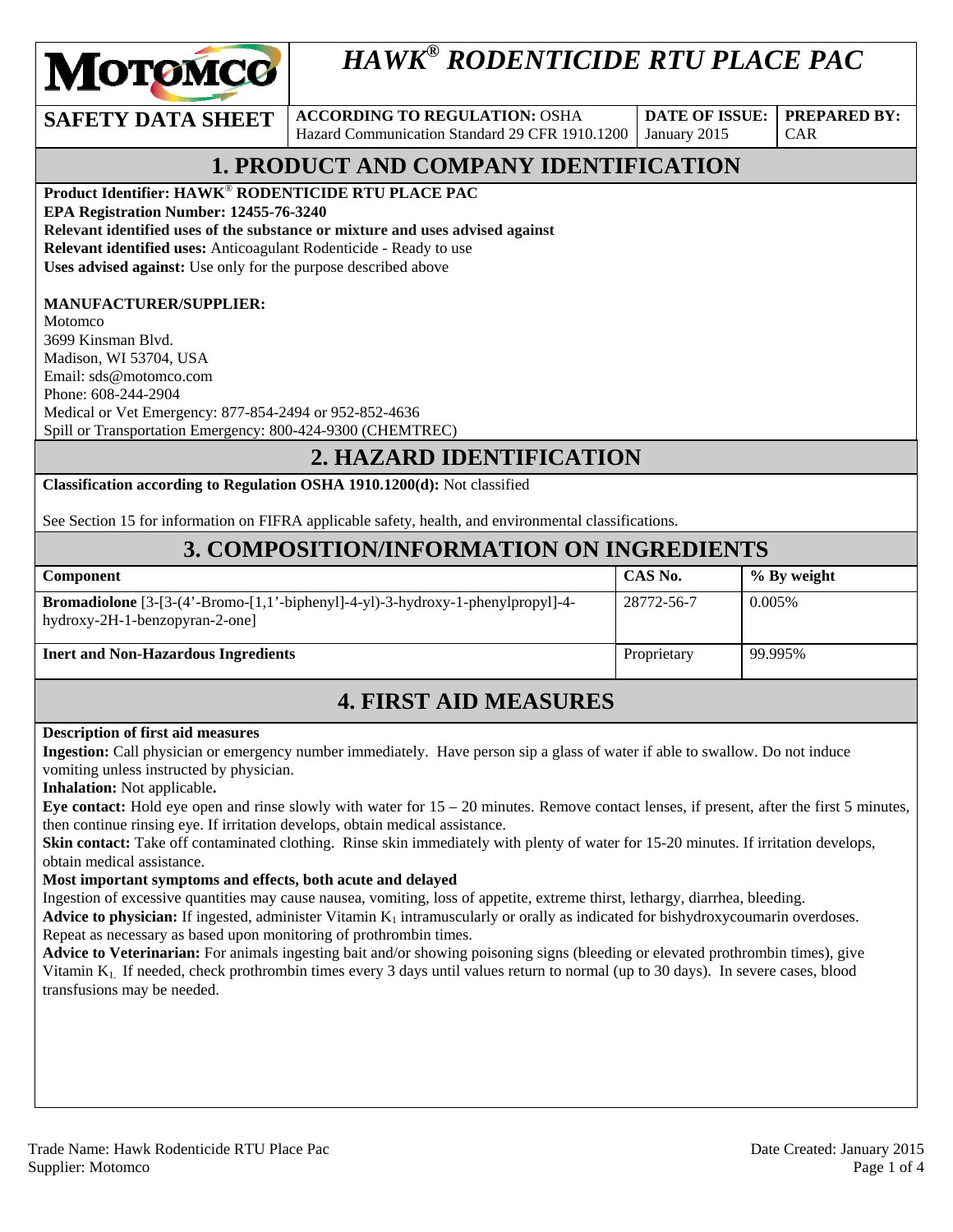### **5. FIRE-FIGHTING MEASURES**

#### **Extinguishing media**

Suitable Extinguishing Media: water, foam or inert gas.

Unsuitable Extinguishing Media: None known.

**Special hazards arising from the mixture:** High temperature decomposition or burning in air can result in the formation of toxic gases, which may include carbon monoxide and traces of bromine and hydrogen bromide.

**Advice for firefighters:** Wear protective clothing and self-contained breathing apparatus.

#### **6. ACCIDENTAL RELEASE MEASURES**

**Personal precautions, protective equipment and emergency procedures**: Gloves should be worn when handling the bait. Collect spillage without creating dust.

**Environmental precautions:** Do not allow bait to enter drains or water courses. Where there is contamination of streams, rivers or lakes contact the appropriate environment agency.

#### **Methods and materials for containment and cleaning up**

**For Containment:** Sweep up spilled material immediately. Place in properly labeled container for disposal or re-use.

**For Cleaning Up:** Wash contaminated surfaces with detergent. Dispose of all wastes in accordance with all local, regional and national regulations.

**Reference to other sections:** Refer to Sections 7, 8 & 13 for further details of personal precautions, personal protective equipment and disposal considerations.

### **7. HANDLING AND STORAGE**

**Precautions for safe handling**: Do not handle the product near food, animal foodstuffs or drinking water. As soon as possible, wash hands thoroughly after applying bait and before eating, drinking, chewing gum, using tobacco, or using the toilet.

**Conditions for safe storage, including any incompatibilities:** Store only in original container in a cool, dry place, inaccessible to pets and wildlife. Do not contaminate water, food or feed by storage or disposal. Keep containers closed and away from other chemicals.

#### **8. EXPOSURE CONTROLS/PERSONAL PROTECTION**

| <b>Established Limits</b> |  |
|---------------------------|--|
|                           |  |

| <b>Component</b>    | <b>NSETA</b>    | °CIH            | <b>Other Limits</b> |
|---------------------|-----------------|-----------------|---------------------|
| <b>Bromadiolone</b> | Not Established | Not Established | Not Established     |

**Appropriate Engineering Controls:** Not required

**Occupational exposure limits:** Not established

#### **Personal Protective Equipment:**

**Respiratory protection:** Not required

**Eye protection:** Not required

**Skin protection:** Shoes plus socks, and waterproof gloves.

**Hygiene recommendations:** Wash thoroughly with soap and water after handling.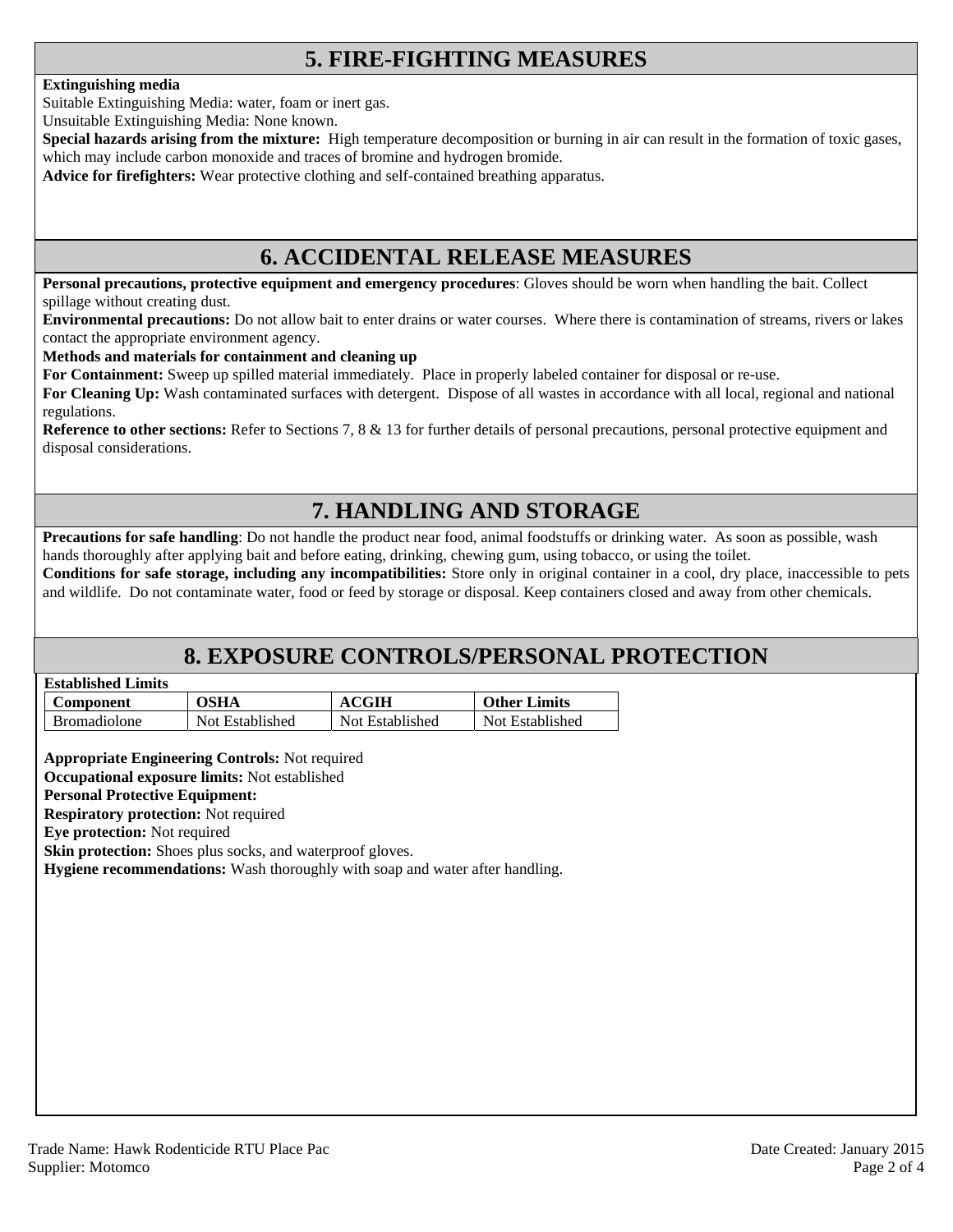### **9. PHYSICAL AND CHEMICAL PROPERTIES**

| Information on basic physical and chemical properties |                                                                                                        |
|-------------------------------------------------------|--------------------------------------------------------------------------------------------------------|
| Appearance/Color:                                     | Blue granular pellet                                                                                   |
| Odor:                                                 | Sweet grain-like                                                                                       |
| <b>Odor Threshold:</b>                                | Not applicable, odor not associated with a hazardous material.                                         |
| pH:                                                   | Not applicable, Hawk Rodenticide RTU Place Pac is not dispersible with water.                          |
| <b>Melting point:</b>                                 | Not applicable to rodenticide bait                                                                     |
| <b>Boiling point:</b>                                 | Not applicable to rodenticide bait                                                                     |
| <b>Flash point:</b>                                   | Not applicable, Hawk Rodenticide RTU Place Pac does not contain components classified as<br>flammable. |
| <b>Evaporation rate:</b>                              | Not applicable, Hawk Rodenticide RTU Place Pac is a solid.                                             |
| <b>Upper/lower flammability or</b>                    | Not applicable, Hawk Rodenticide RTU Place Pac does not contain components classified as               |
| explosive limits:                                     | flammable or explosive.                                                                                |
| <b>Vapor Pressure:</b>                                | Not applicable to rodenticide bait                                                                     |
| <b>Vapor Density:</b>                                 | NA: Hawk Rodenticide RTU Place Pac is a solid                                                          |
| <b>Relative Density:</b>                              | 1.39 g/mL @ $20^{\circ}$ C                                                                             |
| <b>Solubility (water):</b>                            | Not water soluble                                                                                      |
| <b>Solubility (solvents):</b>                         | Not applicable to rodenticide bait                                                                     |
| <b>Partition coefficient: n-</b>                      | Not applicable to rodenticide bait                                                                     |
| octanol/water:                                        |                                                                                                        |
| <b>Auto-ignition temperature:</b>                     | Not applicable, Hawk Rodenticide RTU Place Pac does not contain components classified as<br>flammable. |
| <b>Decomposition temperature:</b>                     | Not applicable to rodenticide bait                                                                     |
| <b>Viscosity:</b>                                     | Not applicable, Hawk Rodenticide RTU Place Pac is not a liquid.                                        |
|                                                       | <b>10. STABILITY AND REACTIVITY</b>                                                                    |
|                                                       | Reactivity: Stable when stored in original container in a cool, dry location.                          |
|                                                       | Chemical stability: Stable when stored in original container in a cool, dry location.                  |
|                                                       | Daasikiliku af kawandana maasikana. Daftu ta Hawandana daaanna aislan muudusta                         |

**Possibility of hazardous reactions:** Refer to Hazardous decomposition products **Conditions to avoid:** Avoid extreme temperatures (below 0°C or above 40°C).

**Incompatible materials**: Avoid strongly alkaline materials.

**Hazardous decomposition products:** High temperature decomposition or burning in air can result in the formation of toxic gases, which may include carbon monoxide and traces of bromine and hydrogen bromide.

### **11. TOXICOLOGICAL INFORMATION**

**Information on toxicological effects** 

**Acute Toxicity** 

**LD50, oral (ingestion):** >5000 mg/kg (rats) (Bromadiolone Rat LD50 oral: 0.70 mg/kg bw).

**LD50, dermal (skin contact):** > 5001 mg/kg (rats) (Bromadiolone rabbit LD50 dermal: 1.71 mg/kg bw).

**LC50, inhalation:** Hawk Rodenticide RTU Place Pac is a granular pellet and therefore exposure by inhalation is not relevant.

**Skin corrosion/irritation:** Not irritating to skin.

**Serious eye damage/Irritation:** Not irritating to eyes.

**Respiratory or skin sensitization:** Dermal sensitization: Not a Sensitizer (Guinea pig maximization test).

**Germ cell mutagenicity:** Hawk Rodenticide RTU Place Pac contains no components known to have a mutagenetic effect.

**Carcinogenicity:** Hawk Rodenticide RTU Place Pac contains no components known to have a carcinogenetic effect**.** 

| onents<br>$\sim$ | ITH.<br>. .<br>, |        | $\sim$ $\sim$ $\sim$ |
|------------------|------------------|--------|----------------------|
| nagiolone        | <b>listed</b>    | listec | <b>listed</b>        |
|                  | N <sub>O</sub>   | Not    | NOI                  |

**Reproductive Toxicity:** Hawk Rodenticide RTU Place Pac: No data

**Aspiration Hazard:** Not applicable. Hawk Rodenticide RTU Place Pac is a granular pellet.

**Target Organ Effects:** Reduced blood clotting ability.

## **12. ECOLOGICAL INFORMATION**

**Ecotoxicity Effects:** This product is extremely toxic to fish, birds and other wildlife. Dogs and predatory and scavenging mammals and birds might be poisoned if they feed upon animals that have eaten this bait. Do not apply this product directly to water or to areas where surface water is present or to intertidal areas below the mean high water mark. Runoff also may be hazardous to aquatic organisms in water adjacent to treated areas. Do not contaminate water when disposing of equipment wash water or rinsate. **Persistence and degradability:** Hawk Rodenticide RTU Place Pac is inherently biodegradable.